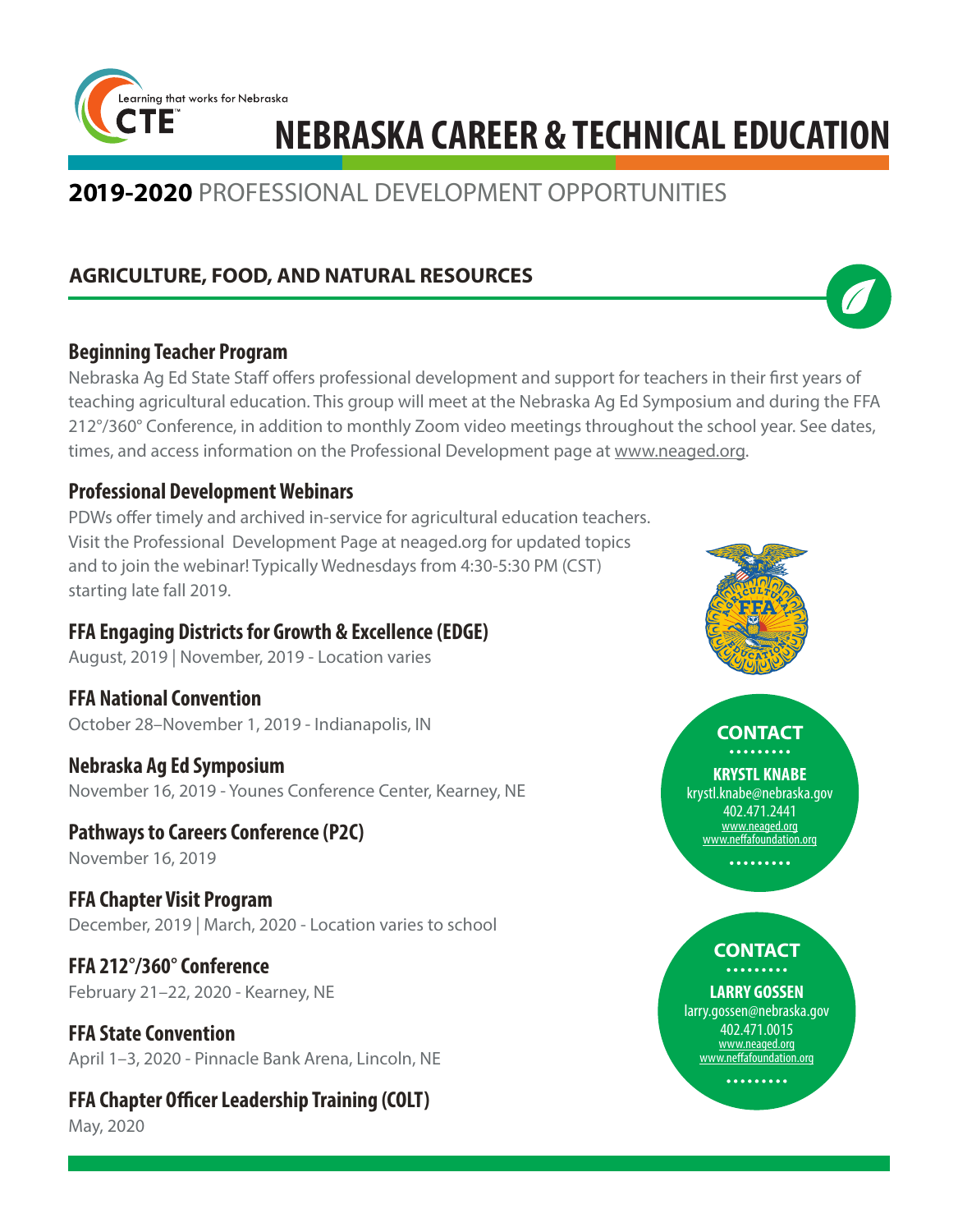

# **2019-2020** PROFESSIONAL DEVELOPMENT OPPORTUNITIES

### **BUSINESS, MARKETING, AND MANAGEMENT & COMMUNICATION AND INFORMATION SYSTEMS (BMIT)**

**BMIT Fall Workshops** September 13, 2019 - Omaha, NE October 16–17, 2019 - ESU 10, Kearney, NE

**FBLA Fall Leadership Conferences** September 24, 2019 - Kearney, NE September 25, 2019 - Omaha, NE

**DECA Fall Leadership Conference** September 30, 2019 - La Vista Conference Center, La Vista, NE

**FBLA National Fall Leadership Conference** November 15–16, 2019 - Denver, CO

**DECA Central Region Leadership Conference** December 5–8, 2019 - Minneapolis, MN

# **DECA State Career Development Conference**

March 18–20, 2020 - Lincoln, NE

**FBLA State Leadership Conference** March 30–April 1, 2020 - Kearney, NE

**DECA International Career Development Conference** April 29–May 2, 2020 - Nashville, TN

**FBLA National Leadership Conference**  June 29–July 2, 2020 - Salt Lake City, UT

# ⊕

#### **CONTACT** . . . . . . . . . .

### **JACQUI GARRISON**

jacqui.garrison@nebraska.gov 402.471.4865 www.education.ne.gov/nce/cis www.nebraskafbla.org

#### **CONTACT** . . . . . . . . . .

### **SYDNEY KOBZA**

sydney.kobza@nebraska.gov 402.471.4818 www.education.ne.gov/nce/bmit/ www.nebraskafbla.org

. . . . . . . . . .



**CONTACT**

### **MAGGIE SCHNEIDER**

maggie.schneider@nebraska.gov 402.320.7796 www.nedeca.org

. . . . . . . . . .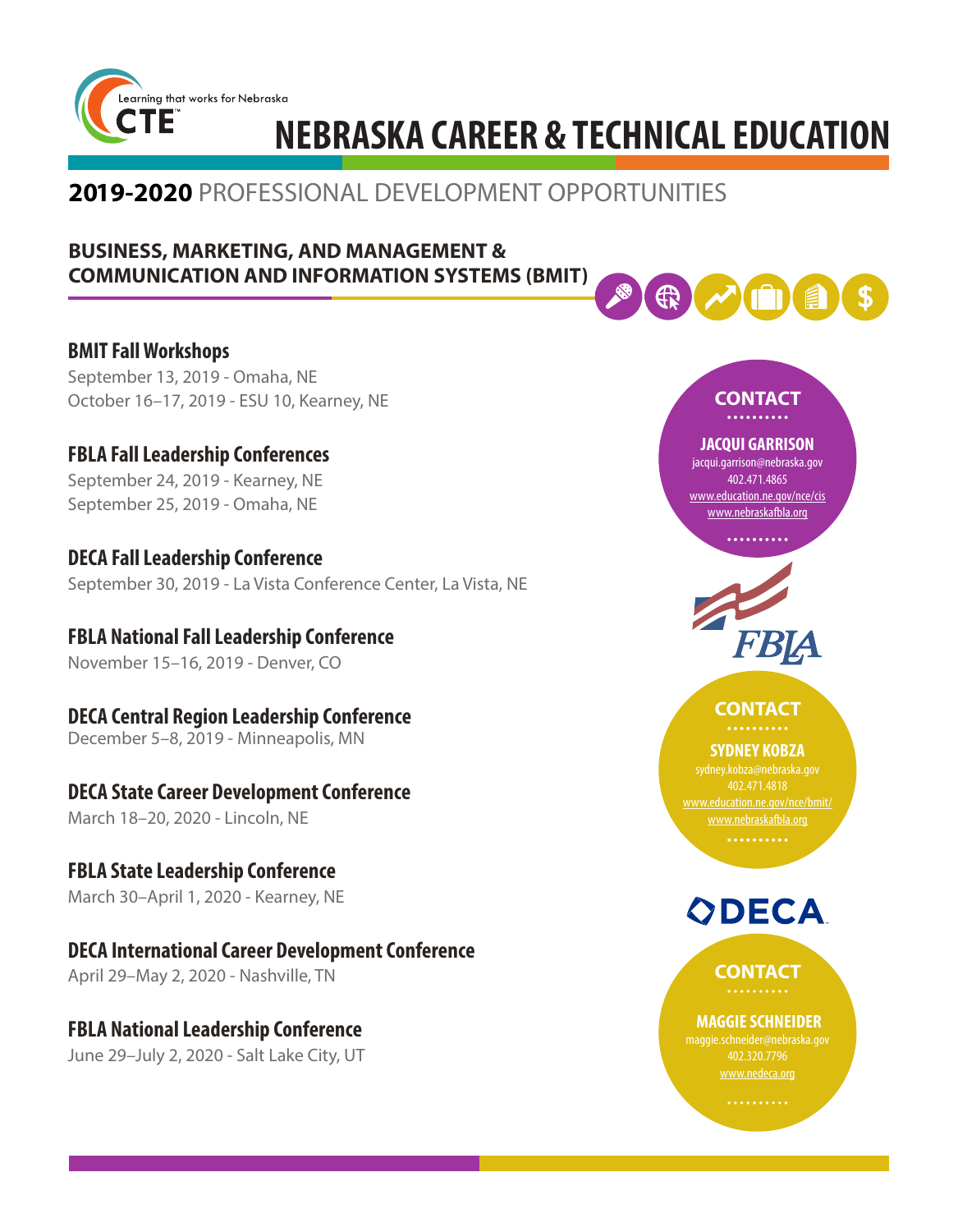

# **2019-2020** PROFESSIONAL DEVELOPMENT OPPORTUNITIES

### **HEALTH SCIENCES**

|  | <b>HOSA Fall Chapter Leadership Academy</b> |  |
|--|---------------------------------------------|--|
|--|---------------------------------------------|--|

September 5, 2019 - Kearney, NE

### **HOSA Washington Leadership Academy**

September 21–24, 2019 - Washington DC

### **Health Sciences Fall Workshops**

October 1, 2019 - Western Nebraska Community College, Scottsbluff, NE October 8, 2019 - Southeast Community College, Lincoln, NE October 18, 2019 - Central Community College, Grand Island, NE October 22, 2019 - Metro Community College, Omaha, NE October 24, 2019 - MidPlains Community College, North Platte October 29, 2019 - Northeast Community College, Lifelong Learning Center, Norfolk, NE

### **WNCC HOSA Leadership Experience!**

October 1, 2019 - Western Nebraska Community College, Scottsbluff, NE

**Metro CC HOSA Experience!** October 11, 2019 - Metro Community College, Omaha, NE

### **HOSA Competitive Events EXPO!**

November 2, 2019 - The Career Academy, Southeast Community College, Lincoln, NE

### **NECC HOSA EXPERIENCE!**

November 26, 2019 – Northeast Community College, Lifelong Learning Center, Norfolk, NE

### **HOSA and FCCLA Behavioral Health Mind Bending Careers**

January 24, 2020- UNK Kearney Campus Student Union Kearney, NE

### **HOSA State Leadership Conference (SLC)**

March 22–24, 2020 - Nebraska Medicine, Omaha, NE March 22–24, 2020 - UNMC, Omaha, NE March 22–24, 2020 - UNO, Omaha, NE

### **HOSA International Leadership Conference**

June 24–27, 2020 - Houston, TX

# **CONTACT**

#### **CAROL PACKARD** carol.packard@nebraska.gov 402.471.4813 www.education.ne.gov/healthscience,



#### **CONTACT**. . . . . . . . . .

**RACHEL BUSS** rachel.buss@nebraska.gov 308.746.1075 https://nehosa.org

. . . . . . . . . .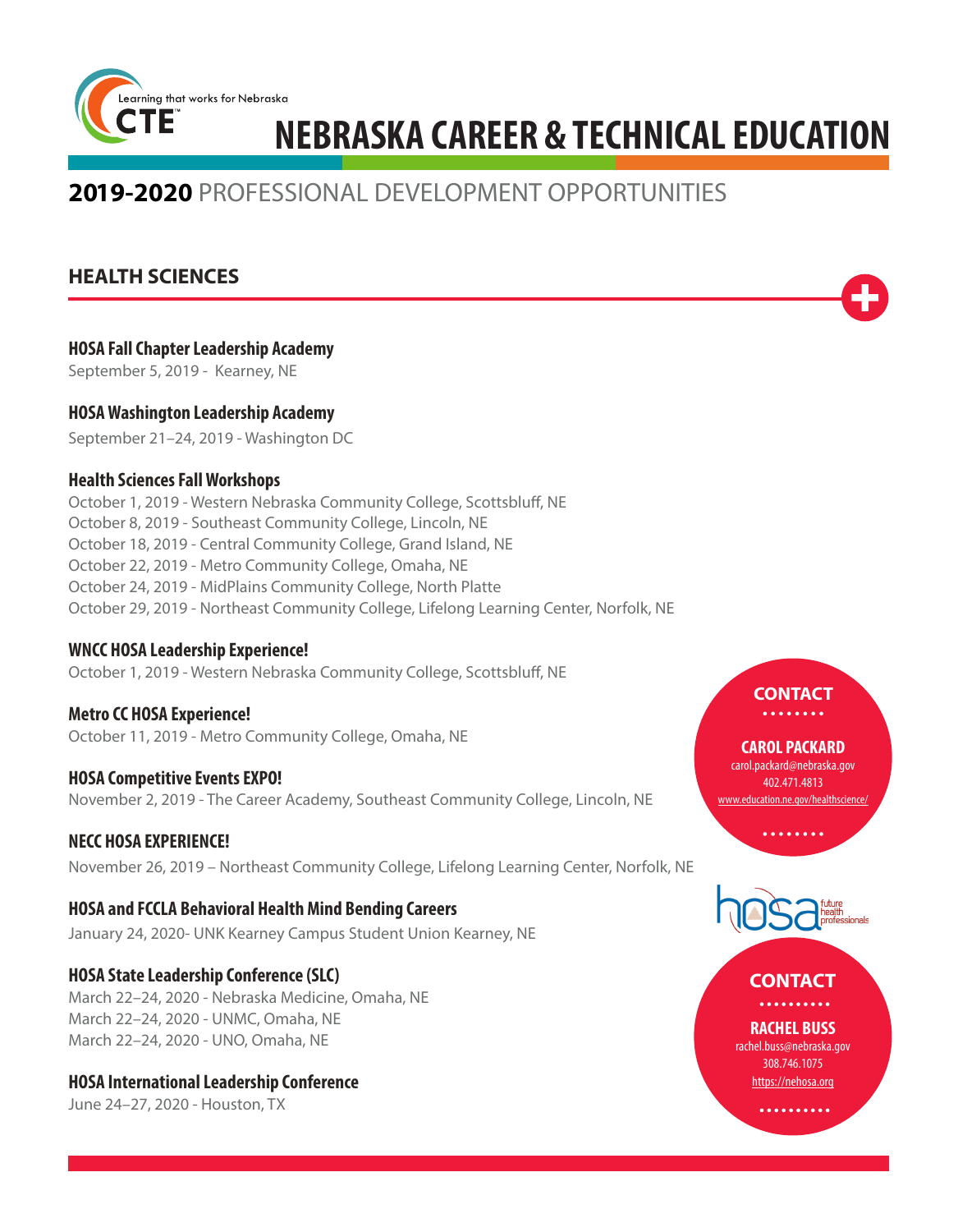

# **2019-2020** PROFESSIONAL DEVELOPMENT OPPORTUNITIES

### **HUMAN SCIENCES AND EDUCATION / FAMILY AND CONSUMER SCIENCES**

# **FCCLA Fall Leadership Workshop**

September 15–16, 2019 - Kearney, NE

### **Educators Rising Education Expos**

September 25, 2019 - University of Nebraska Omaha, Omaha, NE October 9, 2019 - Wayne State College, Wayne, NE November 7, 2019 - University of Nebraska Kearney, Kearney, NE

# **Human Sciences & Education Fall Workshops**

October 9, 2019 - ESU 6, Milford, NE October 16, 2019 - Western Nebraska Community College, Scottsbluff, NE October 17, 2019 - McKinley Education Center, North Platte, NE October 22, 2019 - ESU 3, La Vista, NE October 24, 2019 - ESU 10, Kearney, NE October 30, 2019 - Lifelong Learning Center, Norfolk, NE

# **FCCLA National Fall Leadership Conference**

November 15–17, 2019 - Dallas, TXe

**FCCLA Peer Education Conference**  February 24, 2020 - Kearney, NE

# **FCCLA State Leadership Conference**

April 5–7, 2020 - Pinnacle Bank Arena, Lincoln, NE

### **Educators Rising State Leadership Conference**

March 25, 2020 - Lincoln, NE

**Educators Rising National Leadership Conference** June 17–21, 2020 - Washington DC

### **FCCLA National Leadership Conference**

July 5–9, 2020 - Washington DC



**EXAMPLE** 

#### **CONTACT** . . . . . . .

**KRISTIN VEST**

kristin.vest@nebraska.gov 402.471.4814 www.education.ne.gov/hse www.nebraskafccla.org

. . . . . . . .



**CONTACT**. . . . . . . .

**MARTY PEREGOY**

marty.peregoy@nebraska.gov 402.560.2034 www.educatorsrisingnebraska.org

. . . . . . . .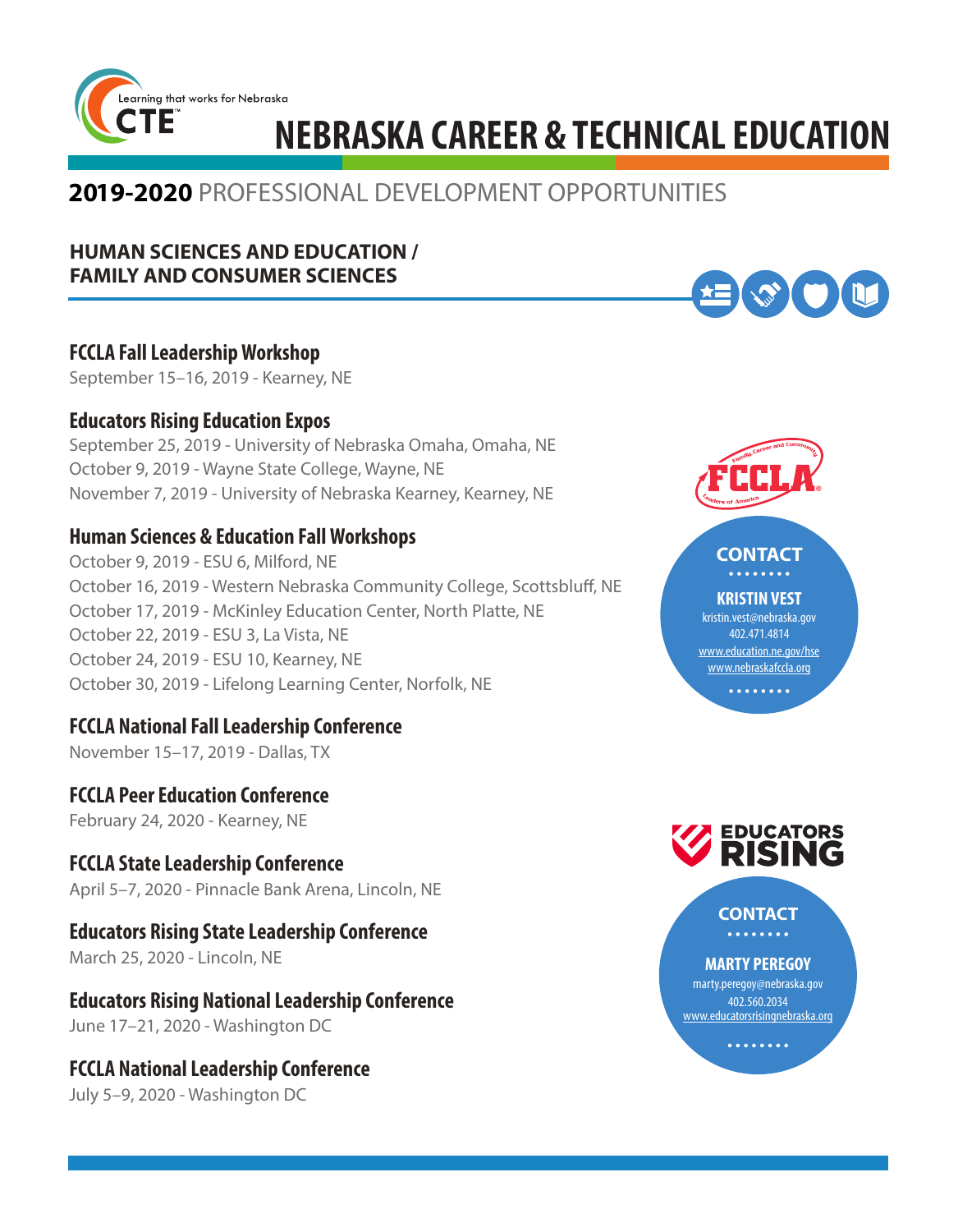

# **2019-2020** PROFESSIONAL DEVELOPMENT OPPORTUNITIES

# **SKILLED AND TECHNICAL SCIENCES**



### **Skilled & Technical Sciences Fall Workshops**

September 30, 2019 - Fremont, NE October 1, 2019 - Lincoln, NE October 3, 2019 - Wayne, NE October 9, 2019 - Ogallala, NE October 10, 2019 - Hastings, NE

# **SkillsUSA Fall Leadership East Conference (FLC)**

September 23, 2019 - Wayne State College, Wayne, NE

# **SkillsUSA Fall Leadership West Conference (FLC)**

September 25, 2019 - Central Community College, Hastings, NE

# **SkillsUSA Mid-America Conference**

October 24–27, 2019 - Columbus, NE

# **SkillsUSA Middle School East Conference**

December 6 or 13, 2019 (TBD) - Omaha, NE

### **SkillsUSA Middle School West Conference** February 21 or 28, 2020 (TBD) - Career Pathways Institute, Grand Island, NE

**SkillsUSA State Leadership and Skills Conference (SLC)** April 2–4, 2020 - Fonner Park, Grand Island, NE

### **SkillsUSA National Leadership and Skills Conference (NLSC)** June 22–26, 2020 - Louisville, KY



**TONY GLENN** tony.glenn@nebraska.gov 402.471.4819 www.education.ne.gov/sts/

. . . . . . . . . .

**CONTACT**

### **CONTACT** . . . . . . . .

### **GREG STAHR**

greg.stahr@nebraska.gov 402.471.0898 www.skillsusanebraska.org